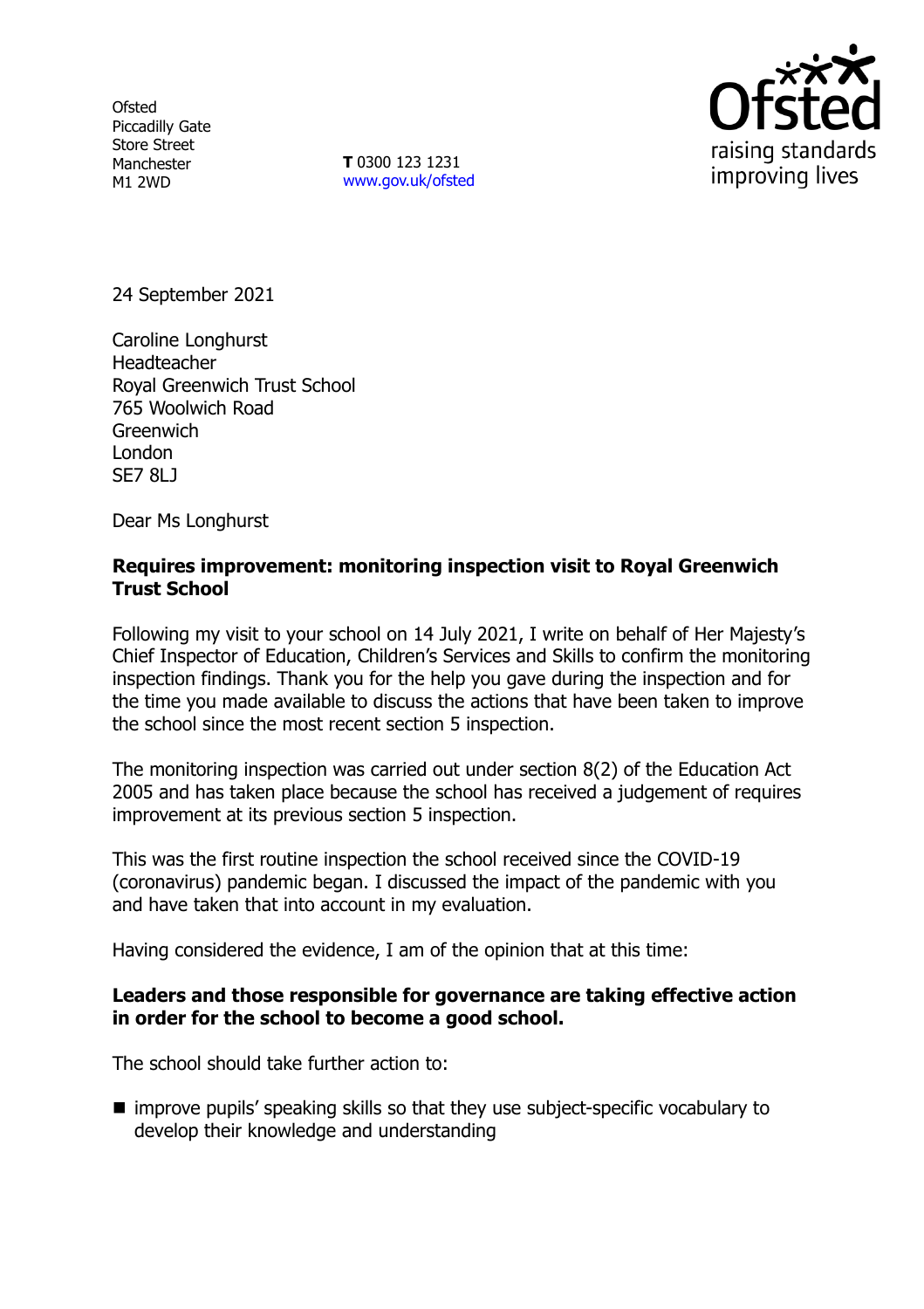

- implement subject plans consistently so that pupils' learning is purposeful, including for pupils with special educational needs and/or disabilities (SEND)
- $\blacksquare$  fully embed the school's behaviour management system, including rewards, so that pupils develop consistently positive attitudes to learning.

# **Context**

COVID-19 has delayed the implementation of the school's revised curriculum.

Since the last inspection, there have been significant changes to the leadership team. You joined the school in August 2019. You were appointed to the permanent headship of the school in February 2020. The trust added to the school's leadership capacity by appointing an associate headteacher in April 2020. This additional post will continue in 2021/22. There have also been changes to the wider senior leadership team and two new deputy headteachers have been appointed for September 2021. The chair of governors, who has previous experience as a governor, was appointed to the role in April 2020 and took up the post from September 2020.

There have been many new staff appointments in subject leadership and other roles. This is because some staff have left, but also because the school has filled up from Year 7 since it opened, so it has grown each year. In September 2021, there will be pupils in all year groups for the first time. At the time of the inspection, the school was fully staffed for September 2021, with the exception of one recruitment process, which was still to be concluded.

## **Main findings**

You and the leadership team have reviewed the curriculum to make sure it reflects the school's values and is ambitious for pupils. This includes using research into how pupils learn in order to inform plans for the curriculum. Leaders set high expectations and check the quality of subject plans to make sure they meet these expectations. All pupils study religious education now. This was missing from the range of subjects before.

Subject leaders are enthusiastic and knowledgeable and plan their subjects well. They make sure that pupils build on, rather than simply repeat, the knowledge they have learned in primary school. For instance, in Year 7 mathematics, pupils apply their knowledge of number to help them learn new subject content on statistics.

Subject leaders identify what pupils must know and revisit, and sequence work so that pupils can learn more and remember more. For example, in geography, pupils study map work in Year 7 and then revisit this knowledge when they learn about glaciation in Year 8. Assessment tasks in class help pupils to recall key facts and ideas.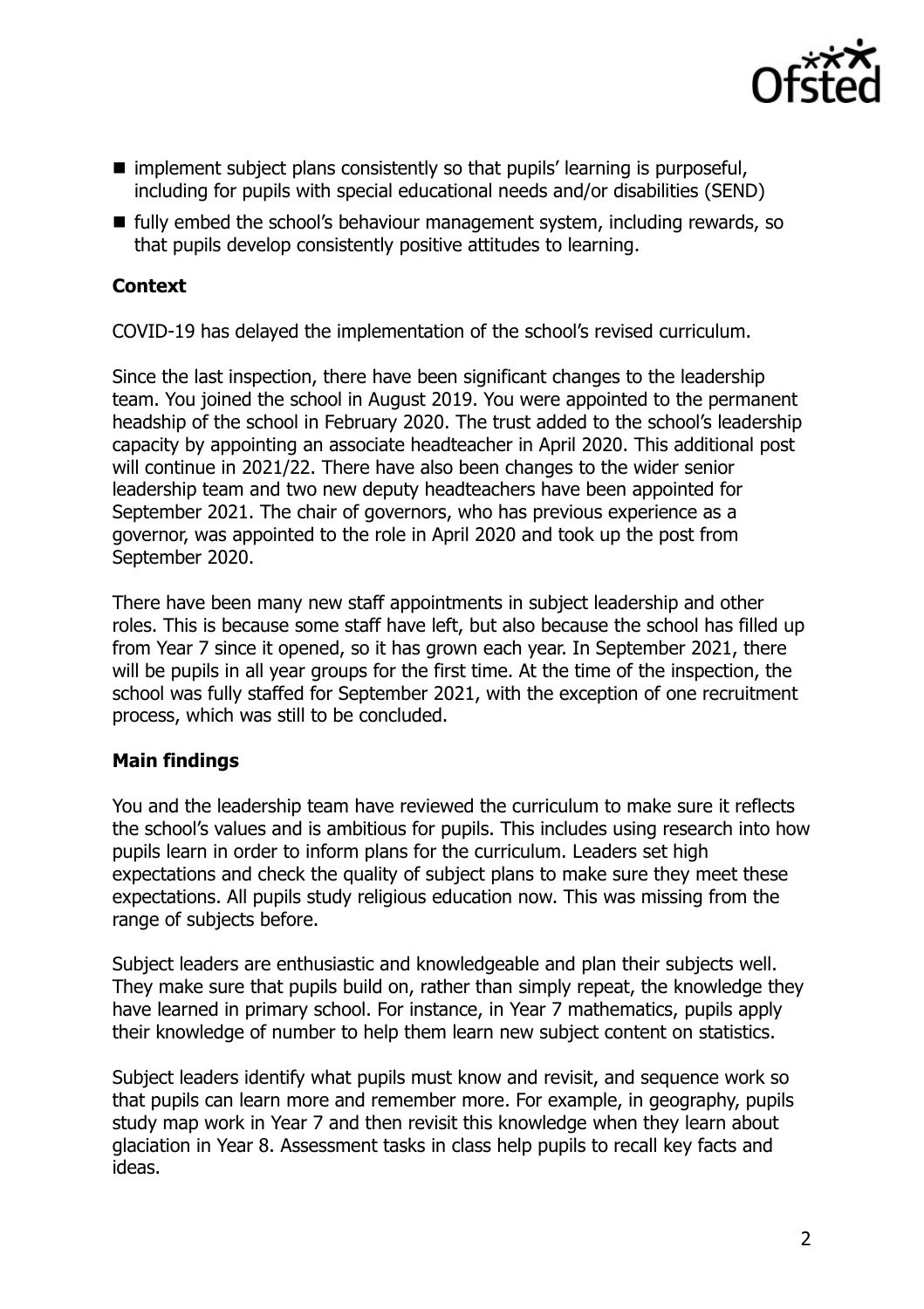

All subject plans identify key subject vocabulary. Teachers use this subject language in classes and model this well for pupils. However, teaching does not routinely provide pupils with opportunities to practise using the vocabulary. Pupils' ability to talk about the subjects they are studying is not well developed.

Leaders have implemented a 'character development' programme. This includes personal, social, health and economic education and relationships and sex education. The programme is well planned, and leaders use speakers from external agencies to complement the teaching. Pupils can talk sensitively about healthy relationships and why they are important. One pupil, summing up pupils' typical views on the programme, said the school had, 'done a good job on this'. Pupils feel supported. They said that teachers listen to them and recently included more information about mental health when they asked for it.

The provision for pupils with SEND is improving. Leaders have organised information about pupils' learning needs. They make sure it is available for teachers and support staff. Sometimes staff do not use this information effectively. For example, some teaching includes activities, such as copying, which do not help pupils to build and practise their knowledge.

Pupils generally behave well in classes. They said that behaviour has improved and that lessons are rarely disrupted. However, occasionally pupils' attitudes to learning are not strong. Sometimes they lose focus on their work. There are still a few inconsistencies in the way staff manage behaviour.

Pupils read widely and can talk about the books they are reading from a wide range of genres, including classic and contemporary fiction as well as non-fiction. There are collections of books for each year group in the library and pupils use these to extend their reading. They value the opportunities to read in tutor time.

## **Additional support**

The University Schools Trust (UST), East London provides effective support and challenge to you and your team. Trust leaders have added capacity to the school's leadership to support school improvement and to respond to the challenges posed by COVID-19. The trust provides training for subject leaders so that they can develop their leadership and management roles. Trust leaders also provide training for staff so that they can plan and deliver the curriculum more effectively. Subject leaders and staff have opportunities to work together in their teams and also collaboratively with other schools in the trust.

## **Evidence**

During the inspection, I held meetings with you, the associate headteacher, other members of the senior leadership team and subject leaders. I met with the chair of governors, and representatives of the trust. During the meetings we discussed the